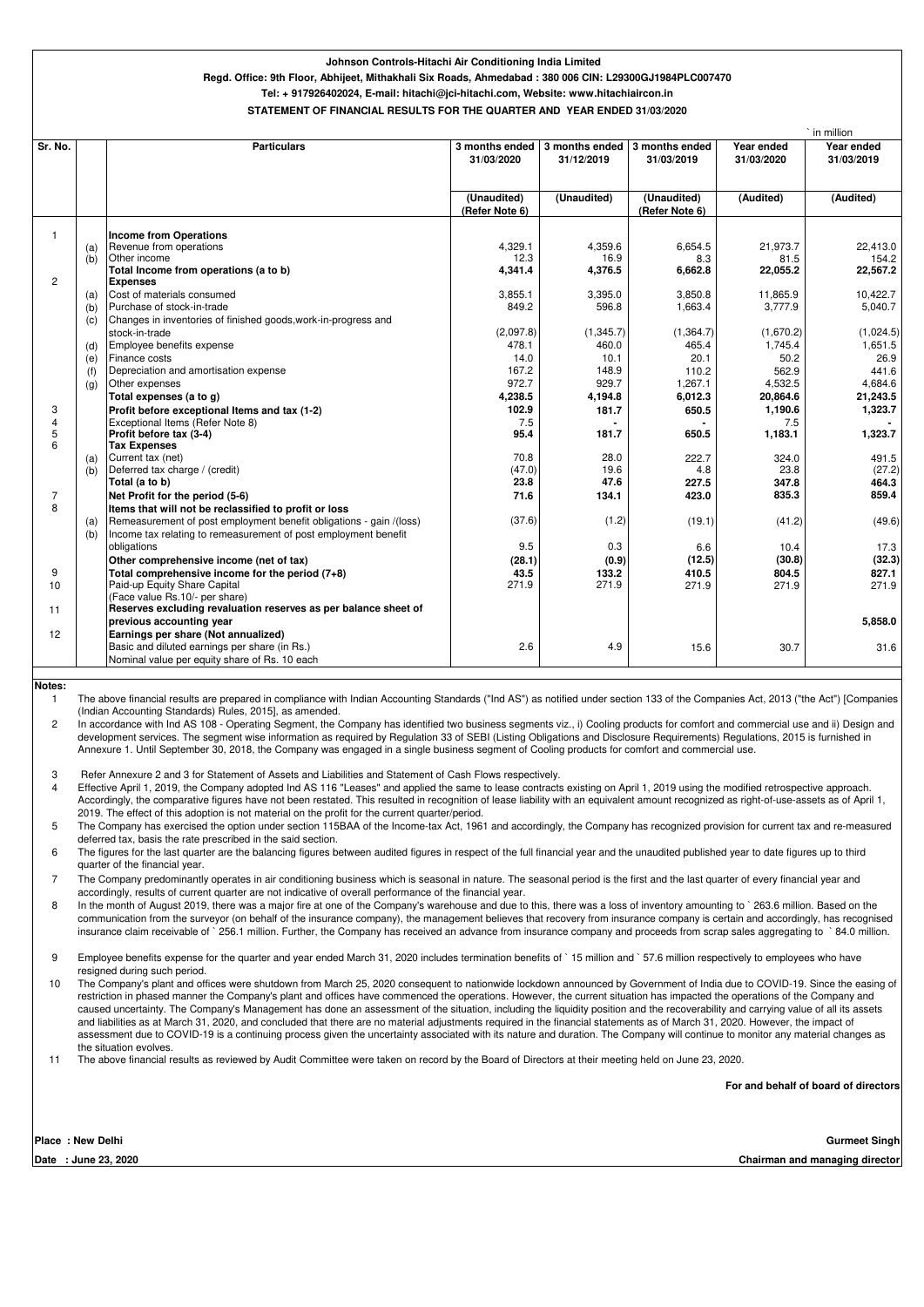|                |     |                                                                   |                     | ` in Million        |
|----------------|-----|-------------------------------------------------------------------|---------------------|---------------------|
| Sr. No.        |     | <b>Particulars</b>                                                | As at<br>31/03/2020 | As at<br>31/03/2019 |
|                |     |                                                                   | (Audited)           | (Audited)           |
| A              |     | <b>ASSETS</b>                                                     |                     |                     |
| $\overline{1}$ |     | <b>Non-current assets</b>                                         |                     |                     |
|                | (a) | Property, plant and equipment                                     | 3,533.7             | 2,156.6             |
|                | (b) | Right-of-use-assets                                               | 265.1               |                     |
|                | (c) | Capital work-in-progress                                          | 65.0                | 941.3               |
|                | (d) | Investment property                                               | 11.2                | 12.4                |
|                | (e) | Other intangible assets                                           | 197.4               | 153.3               |
|                | (f) | <b>Financial assets</b>                                           |                     |                     |
|                |     | i. Loans                                                          | 51.1                | 46.8                |
|                |     | ii. Other financial assets                                        | 2.6                 | 2.7                 |
|                | (g) | Deferred tax assets (net)                                         | 142.2               | 166.0               |
|                | (h) | Non current tax assets (net)                                      | 161.6               | 0.4                 |
|                | (i) | Other non-current assets                                          | 306.2               | 354.4               |
|                |     | TOTAL NON-CURRENT ASSETS                                          | 4,736.1             | 3,833.9             |
| $\overline{2}$ |     | <b>Current assets</b>                                             |                     |                     |
|                | (a) | Inventories                                                       | 7,274.5             | 5,554.7             |
|                | (b) | Financial assets                                                  |                     |                     |
|                |     | i. Trade receivables                                              | 2,545.6             | 4,483.7             |
|                |     | ii. Cash and cash equivalents                                     | 176.4               | 295.5               |
|                |     | iii. Bank balances other than (ii) above                          | 2.9                 | 3.0                 |
|                |     | iv. Loans                                                         | 13.0                | 10.2                |
|                |     | v. Other financial assets                                         | 234.9               | 124.9               |
|                | (c) | Contract assets                                                   | 111.9               | 214.9               |
|                | (d) | Other current assets                                              | 745.4               | 869.4               |
|                |     | <b>TOTAL CURRENT ASSETS</b>                                       | 11,104.6            | 11,556.3            |
|                |     |                                                                   |                     |                     |
|                |     | <b>TOTAL ASSETS (1+2)</b>                                         | 15,840.7            | 15,390.2            |
| B              |     | <b>EQUITY AND LIABILITIES</b>                                     |                     |                     |
|                |     | <b>Equity</b>                                                     |                     |                     |
|                | (a) | Equity share capital                                              | 271.9               | 271.9               |
|                | (b) | Other equity                                                      | 6,613.3             | 5,858.0             |
|                |     | <b>TOTAL EQUITY</b>                                               | 6,885.2             | 6,129.9             |
|                |     | <b>LIABILITIES</b>                                                |                     |                     |
| $2^{\circ}$    |     | <b>Non-current liabilities</b>                                    |                     |                     |
|                | (a) | Provisions                                                        | 592.0               | 499.3               |
|                | (b) | <b>Financial liabilities</b>                                      |                     |                     |
|                |     | i. Lease Liabilities                                              | 233.8               |                     |
|                | (c) | Other non - current liabilities                                   | 144.4               | 124.1               |
|                |     | <b>TOTAL NON-CURRENT LIABILITIES</b>                              | 970.2               | 623.4               |
| 3              |     | <b>Current liabilities</b>                                        |                     |                     |
|                | (a) | <b>Financial liabilities</b>                                      |                     |                     |
|                |     | i. Borrowings                                                     | 1,587.2             | 1,896.2             |
|                |     |                                                                   |                     |                     |
|                |     | ii. Lease Liabilities                                             | 47.9                |                     |
|                |     | iii. Trade payables                                               |                     |                     |
|                |     | (a) Total outstanding dues of micro and small enterprises         | 314.6               | 164.1               |
|                |     | (b) Total outstanding dues of creditors other than (iii)(a) above | 5,185.0             | 5,244.1             |
|                |     | iv. Other financial liabilities                                   | 194.4               | 365.2               |
|                | (b) | <b>Contract liabilities</b>                                       | 288.2               | 299.9               |
|                | (c) | Provisions                                                        | 173.0               | 150.3               |
|                | (d) | Current tax liabilities (net)                                     |                     | 6.0                 |
|                | (e) | Other current liabilities                                         | 195.0               | 511.1               |
|                |     | <b>TOTAL CURRENT LIABILITIES</b>                                  | 7,985.3             | 8,636.9             |
|                |     | <b>TOTAL EQUITY AND LIABILITIES (1+2+3)</b>                       | 15,840.7            | 15,390.2            |

**Tel: + 917926402024, E-mail: hitachi@jci-hitachi.com, Website: www.hitachiaircon.in**

# **Annexure-2**

| <b>Place : New Delhi</b> | Gurmeet Singh                           |
|--------------------------|-----------------------------------------|
| June 23, 2020<br>Date    | <b>Chairman &amp; Managing Director</b> |

# **STATEMENT OF ASSETS AND LIABILITIES AS AT MARCH 31, 2020**

**Johnson Controls-Hitachi Air Conditioning India Limited**

**Regd. Office: 9th Floor, Abhijeet, Mithakhali Six Roads, Ahmedabad : 380 006 CIN: L29300GJ1984PLC007470**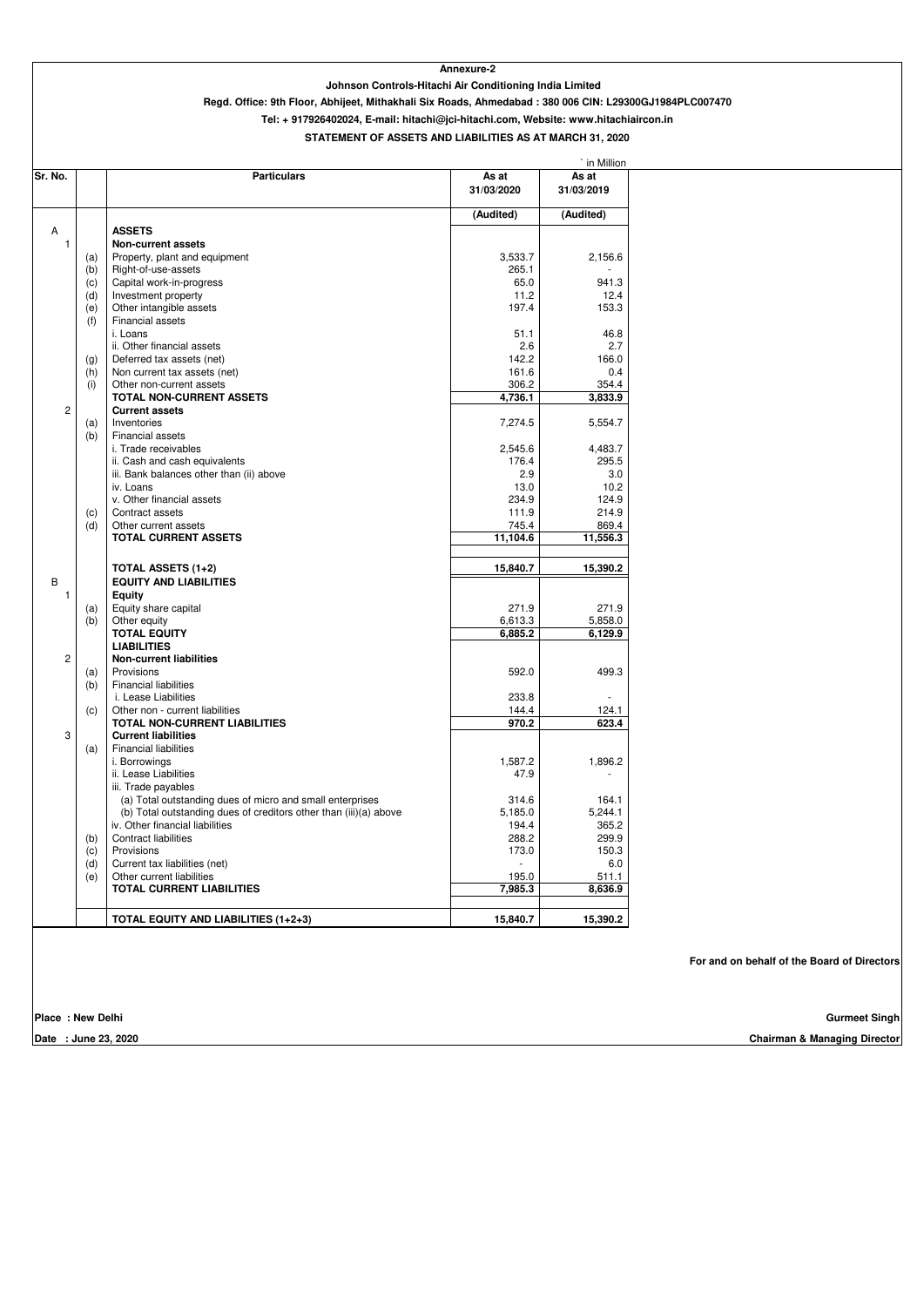|                                             |                                                         |                                                                                                        | Annexure-1                      |                                 |                                 |                          |                          |
|---------------------------------------------|---------------------------------------------------------|--------------------------------------------------------------------------------------------------------|---------------------------------|---------------------------------|---------------------------------|--------------------------|--------------------------|
|                                             | Johnson Controls-Hitachi Air Conditioning India Limited |                                                                                                        |                                 |                                 |                                 |                          |                          |
|                                             |                                                         | Regd. Office: 9th Floor, Abhijeet, Mithakhali Six Roads, Ahmedabad: 380 006 CIN: L29300GJ1984PLC007470 |                                 |                                 |                                 |                          |                          |
|                                             |                                                         | Tel: + 917926402024, E-mail: hitachi@jci-hitachi.com, Website: www.hitachiaircon.in                    |                                 |                                 |                                 |                          |                          |
|                                             |                                                         | SEGMENT REVENUE, RESULTS, ASSETS AND LIABILITIES                                                       |                                 |                                 |                                 |                          |                          |
|                                             |                                                         |                                                                                                        |                                 |                                 |                                 |                          | ` in Million             |
| Sr. No.                                     |                                                         | <b>Particulars</b>                                                                                     | 3 months<br>ended<br>31/03/2020 | 3 months<br>ended<br>31/12/2019 | 3 months<br>ended<br>31/03/2019 | Year ended<br>31/03/2020 | Year ended<br>31/03/2019 |
|                                             |                                                         |                                                                                                        | (Unaudited)                     | (Unaudited)                     | (Unaudited)                     | (Audited)                | (Audited)                |
| $\mathbf 1$                                 |                                                         | <b>Segment Revenue</b>                                                                                 |                                 |                                 |                                 |                          |                          |
|                                             | (a)                                                     | Cooling products for comfort and commercial use                                                        | 4,201.4                         | 4,218.1                         | 6,578.5                         | 21,354.8                 | 22,256.1                 |
|                                             | (b)                                                     | Design and development services                                                                        | 153.3                           | 169.0                           | 105.9                           | 700.8                    | 209.7                    |
|                                             |                                                         | <b>Total</b>                                                                                           | 4,354.7                         | 4,387.1                         | 6,684.4                         | 22,055.6                 | 22,465.8                 |
|                                             |                                                         | Less : Inter-Segment Revenue                                                                           | 25.6                            | 27.5                            | 29.9                            | 81.9                     | 52.8                     |
|                                             |                                                         | <b>Revenue from Operations</b>                                                                         | 4,329.1                         | 4,359.6                         | 6,654.5                         | 21,973.7                 | 22,413.0                 |
| $\overline{c}$                              |                                                         | <b>Segment Results</b>                                                                                 |                                 |                                 |                                 |                          |                          |
|                                             | (a)                                                     | Cooling products for comfort and commercial use (EBIT                                                  |                                 |                                 |                                 |                          |                          |
|                                             |                                                         | before exceptional items)                                                                              | 95.5                            | 168.2                           | 657.9                           | 1,137.6                  | 1,324.4                  |
|                                             |                                                         | Less: Exceptional items                                                                                | 7.5                             |                                 |                                 | 7.5                      |                          |
|                                             |                                                         | Less: Finance costs                                                                                    | 14.0                            | 10.1                            | 20.1                            | 50.2                     | 26.9                     |
|                                             |                                                         |                                                                                                        | 74.0                            | 158.1                           | 637.8                           | 1,079.9                  | 1,297.5                  |
|                                             | (b)                                                     | Design and development services (EBIT)                                                                 | 21.4                            | 23.6                            | 12.7                            | 103.2                    | 26.2                     |
|                                             |                                                         | Profit before tax                                                                                      | 95.4                            | 181.7                           | 650.5                           | 1,183.1                  | 1,323.7                  |
| 3                                           |                                                         | <b>Segment Assets</b>                                                                                  |                                 |                                 |                                 |                          |                          |
|                                             | (a)                                                     | Cooling products for comfort and commercial use                                                        | 13,733.4                        | 12,122.3                        | 14,230.9                        | 13,733.4                 | 14,230.9                 |
|                                             | (b)                                                     | Design and development services                                                                        | 1,618.3                         | 1,649.7                         | 980.9                           | 1,618.3                  | 980.9                    |
|                                             | (c)                                                     | Unallocated                                                                                            | 489.0                           | 242.6                           | 178.4                           | 489.0                    | 178.4                    |
| 4                                           |                                                         | <b>Total Segment Assets</b>                                                                            | 15,840.7                        | 14,014.6                        | 15,390.2                        | 15,840.7                 | 15,390.2                 |
|                                             |                                                         | <b>Segment Liabilities</b>                                                                             |                                 |                                 |                                 |                          |                          |
|                                             | (a)<br>(b)                                              | Cooling products for comfort and commercial use<br>Design and development services                     | 8,763.2<br>189.4                | 6,932.4<br>237.6                | 9,029.5<br>224.8                | 8,763.2<br>189.4         | 9,029.5<br>224.8         |
|                                             | (c)                                                     | Unallocated                                                                                            | 2.9                             | 2.9                             | 6.0                             | 2.9                      | 6.0                      |
|                                             |                                                         | <b>Total Segment Liabilities</b>                                                                       | 8,955.5                         | 7,172.9                         | 9,260.3                         | 8,955.5                  | 9,260.3                  |
|                                             |                                                         |                                                                                                        |                                 |                                 |                                 |                          |                          |
| For and on behalf of the Board of Directors |                                                         |                                                                                                        |                                 |                                 |                                 |                          |                          |

**Place : New Delhi Gurmeet Singh Date : June 23, 2020 Chairman & Managing Director**